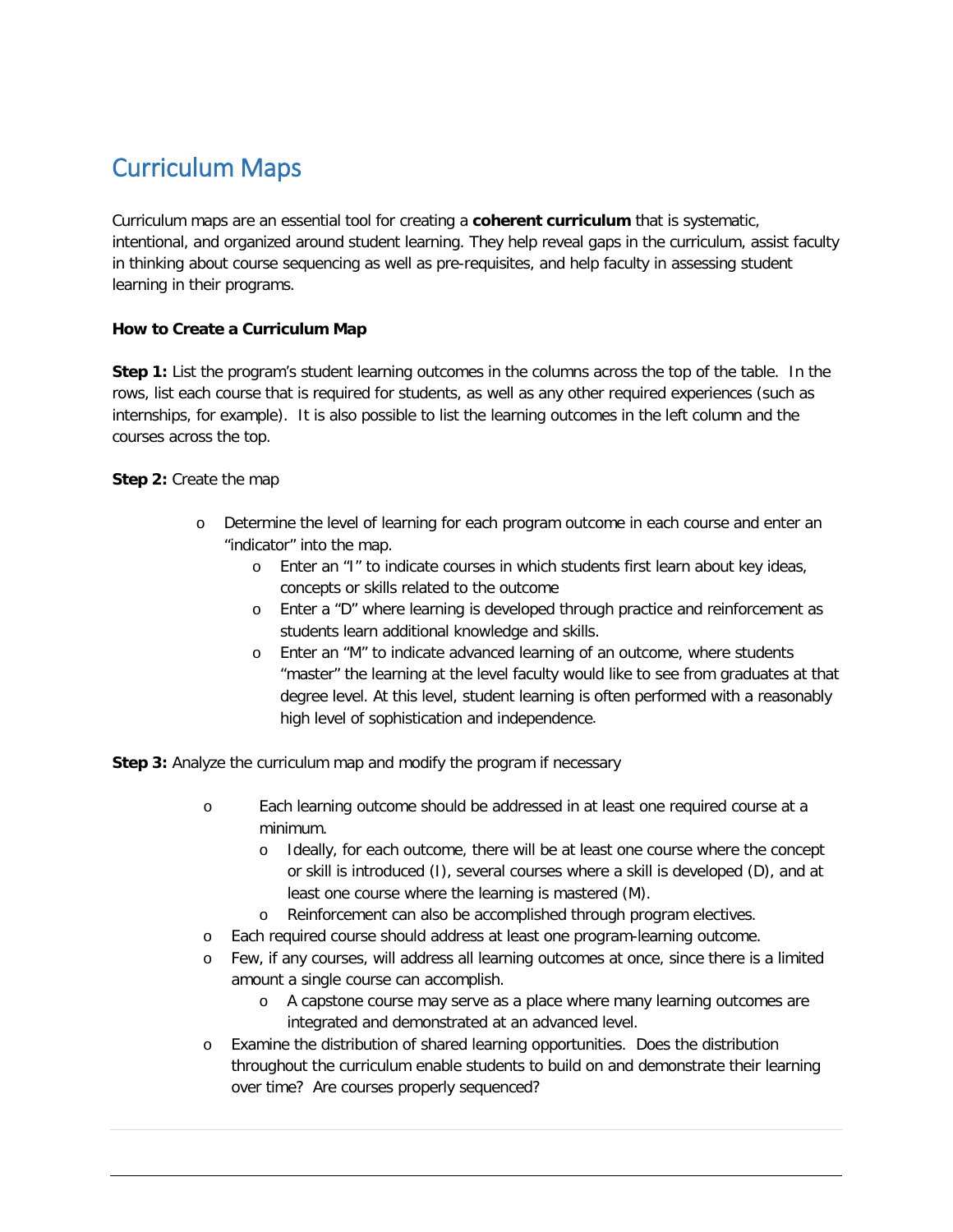## **Curriculum Map Template**

Key: introduced (I), developed/practiced (D), or mastered (M) by students.

| Required Courses and<br>Experiences | Outcome 1 | Outcome 2 | Outcome 3 | Outcome 4 | Outcome 5 | Outcome 6 |
|-------------------------------------|-----------|-----------|-----------|-----------|-----------|-----------|
|                                     |           |           |           |           |           |           |
|                                     |           |           |           |           |           |           |
|                                     |           |           |           |           |           |           |
|                                     |           |           |           |           |           |           |
|                                     |           |           |           |           |           |           |
|                                     |           |           |           |           |           |           |
|                                     |           |           |           |           |           |           |
|                                     |           |           |           |           |           |           |
|                                     |           |           |           |           |           |           |
|                                     |           |           |           |           |           |           |
|                                     |           |           |           |           |           |           |
|                                     |           |           |           |           |           |           |
|                                     |           |           |           |           |           |           |